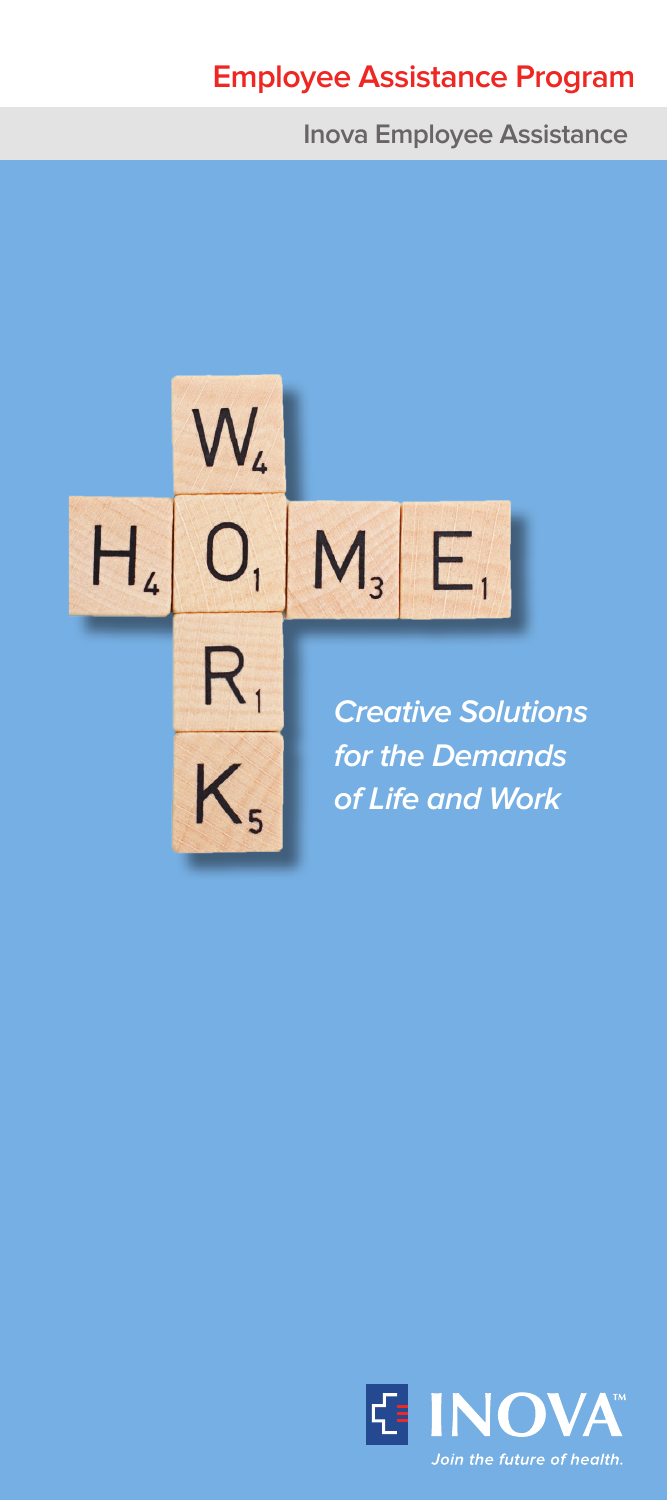## **Creative Solutions for the Demands of Life and Work**

Balancing the demands of work and life can be challenging. Since 1983, Inova Employee Assistance has offered support for personal, work and family problems. This service is free to covered employees and their household members.

#### **Confidential Counseling**

Our short-term counseling services can help you find solutions to problems ranging from family or workplace frustrations to alcohol or drug abuse. Professional counselors define the problem, provide support, and offer guidance and referrals.

#### **Legal Services**

Inova Employee Assistance offers a free 30-minute consultation with an in-network attorney and a 25% discount off the attorney's hourly rate if you choose to retain that attorney. Access to wills, advance directives and other legal documents are available on our website at **inova.org/eap**.

#### **Financial Services**

Employees and their household members can speak with a financial professional at no charge regarding such issues as retirement planning, debt consolidation, funding a child's college education, mortgage loan options and a variety of other financial concerns. Callers receive up to 60 minutes of telephonic consultation per issue. Financial information, tools and calculators are available on our website at **inova.org/eap**.

#### **Identity Theft Services**

Counselors provide telephonic screening and consultation to callers. If they determine that your identity has been stolen, a "recovery" packet containing everything that you need to resolve your identity-theft issue will be sent to you at no charge.

#### **Work Life Referral Services**

Our Work Life consultants will assess your needs, pinpoint appropriate resources, and suggest guidelines for evaluating those resources. We will also follow up to ensure your satisfaction with our service. Our consultants can locate resources in a variety of areas, including:

• Child care and adoption including emergency back-up care, day care providers, nanny and au pair agencies, summer camps, and more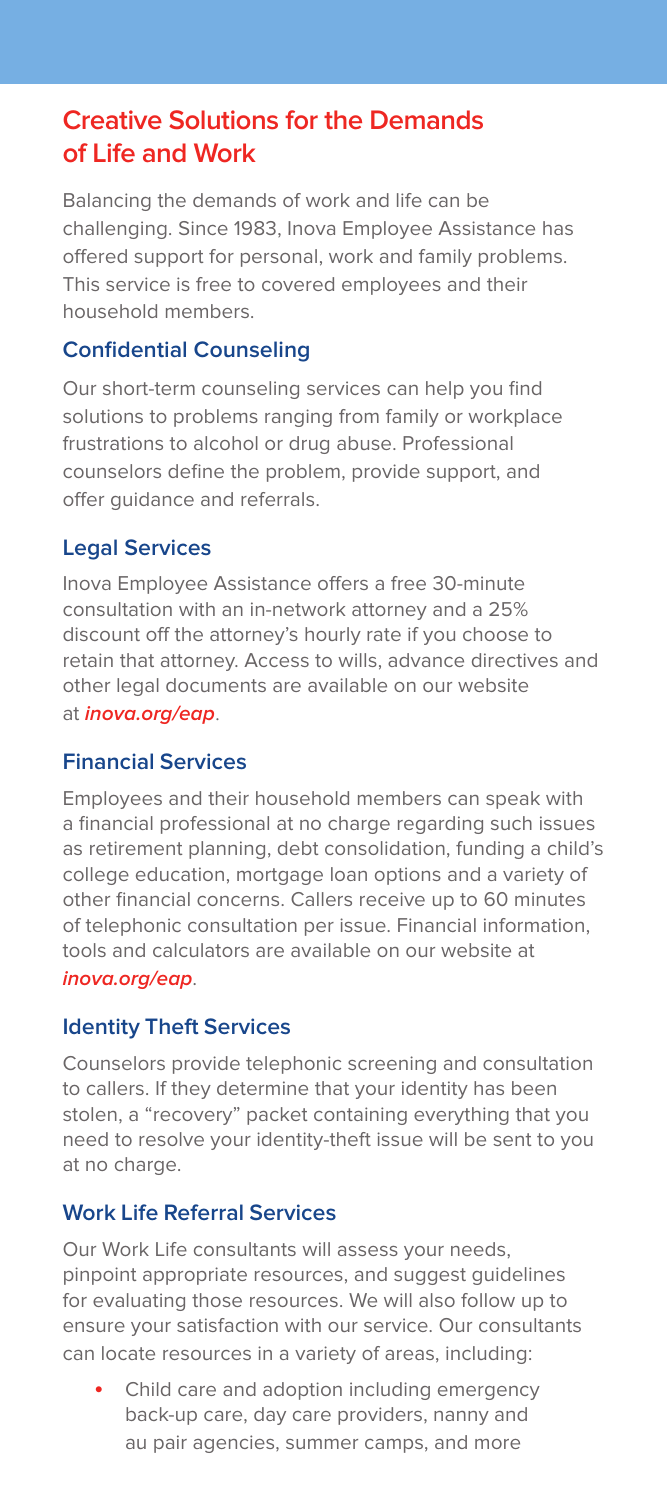- Elder care such as adult day care, assisted living, home health, nursing homes, transportation services
- Education information about schools, financial aid, scholarships and educational consultants
- Health and wellness including holistic care, exercise classes, nutritional counselors, personal trainers, self-help programs
- Pet services such as veterinarians, pet sitters, groomers and obedience trainers
- Daily living services such as sporting event and entertainment tickets, grocery shopping, lawn maintenance, housekeeping services, tee times, restaurant reservations, and many other concierge related services

#### **On-line Resources**

Inova Employee Assistance offers an interactive Web service that provides 24-hour access to an extensive library of nationwide Work Life resources and interactive tools, including:

- child and elder care locators
- savings discount center
- relocation center
- monthly interactive online seminars
- 24-hour instant messaging access to a Work Life consultant

Contact us 24 hours a day at **1.800.346.0110** or online at **inova.org/eap**

**Confidential assistance, 24/7 . . . . . . . . . . 1.800.346.0110 TDD# for the hearing impaired . . . . . . . . 1.877.845.6465 Access online resources and services . . . inova.org/eap Inova Employee Assistance is here to help.**

**Inova Employee Assistance**